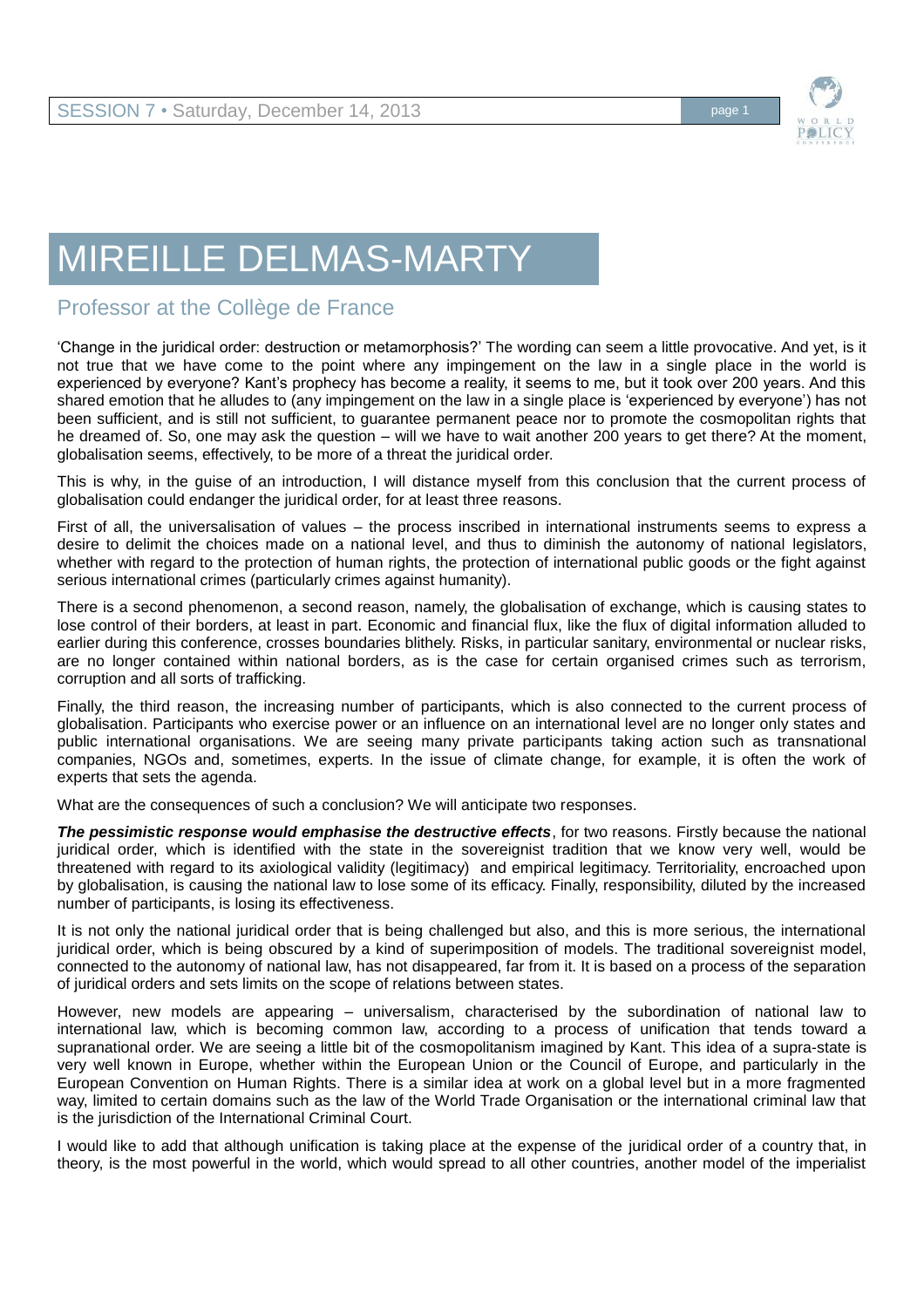

type would result. This is the reproach that is often made against American law, whether rightly or wrongly. In any case, it is an aspect that must not be neglected.

Finally, there is a model that could be described as 'liberal', in the economic sense of the term, which involves, if not total deregulation, at least the privatisation of norms on a basis of 'soft law'. 'Soft' is difficult to translate into French because the term can have three meanings – vagueness (*flou*), softness (*doux*) and weakness (*mou*). Vagueness signifies imprecise norms, weakness signifies optional norms and softness signifies unsanctioned norms. Sometimes, the three co-exist together. Sometimes, they are separate, as demonstrated by the diversity of forms that the notion of 'corporate social responsibility' can take.

In addition, we are observing another process, that of self-regulation, which is heralding an order that could be called 'transnational'.

Although I talked about a kind of 'blurring' taking place, what is actually happening is these different models are being superimposed on top of one another. Thus, in the case of the International Criminal Court, created in August 2002 according to a universalist model, practices vary. A recent application of universalist intentions occurred, for example, when the Security Council agreed to refer the situation in Libya to the Criminal Court. However, when the same Security Council, within which certain countries were threatening to exercise their right of veto, refused to refer the case of Syria, there was a return to the sovereignist model. Similarly, sovereignism and liberalism are sometimes combined. I am thinking of the tragic Rana Plaza incident, the fire at a textile factory in Bangladesh that led to the death of over a thousand workers. The facts came to light in April 2013 but since then no sanction has been pronounced, nor fines, nor compensation. Did sovereignism fail in this case? At the same time, a transnational agreement, concluded on 15 May 2013 by a certain number of clothing brands, implemented a programme to renovate and inspect buildings. So was this a success for liberalism?

And yet, liberalism is sometimes combined with imperialism, particularly with regard to international accounting standards, because these are issued by a private international organisation, the International Accounting Standards Board, founded in America. How should this be analysed? The question remains open.

These intricacies lead me to another theory, which I personally prefer. As opposed to a theory of destruction, this would be *the optimistic theory of a process of metamorphosis*.

Basically, the idea is that we are in a period of transition, and that what is being constructed is a new, more complex model which, instead of opposing the different scenarios I mentioned previously, would combine them according to a previously unknown model that I have suggested can be called 'ordered pluralism', which is intended to refer simultaneously to a coordinated sovereignism, a flexible universalism or a regulated liberalism.

*'Coordinated sovereignism'* means that the separation of national orders would be gradually broken down by the circulation of norms and dialogue between judges, which would replace separation with coordination. Everyone knows about the debate between the judges of the Supreme Court of the United States concerning the question of whether or not it is correct to cite the jurisprudence of other courts, particularly courts that do not belong to a common law jurisdiction. It provides us with a powerful means of coordination that enables national norms to become closer in a spontaneous way. This concept does not, of course, permit submission to international law to be imposed. This was apparent in the *Medellin* case in the United States – even after the sentence issued by the International Court of Justice, the Supreme Court rejected any effort to grant enforceability to the decision of this Court, without taking into account the dissenting opinion of Justice Breyer. On the other hand, national judges can intervene when the international norm is directly applicable. We may perhaps talk about this later on with Lord Mance.

In any case, apart from coordinated sovereignism, there is another concept that, in my view, is able to initiate a process of metamorphosis. I will call it 'flexible universalism'. It is 'flexible' because instead of striving for the unification of all national norms, which seems both unfeasible and dangerous, reconciliation and harmonisation are preferred instead of unification. This process occurs on the basis of common principles together with techniques to minimise differences between the laws of states. This mechanism is well known in Europe. It is the subsidiarity of international norms, whether they originate from the legal apparatus of the European Union or the European Convention on Human Rights. It also constitutes – I like the concept very much because it can be transposed to a global level – a recognition of a 'national margin of appreciation', or in other words, a technique that enables international norms to be 'contextualised', to be situated in a given national context (economic, political, cultural, etc.).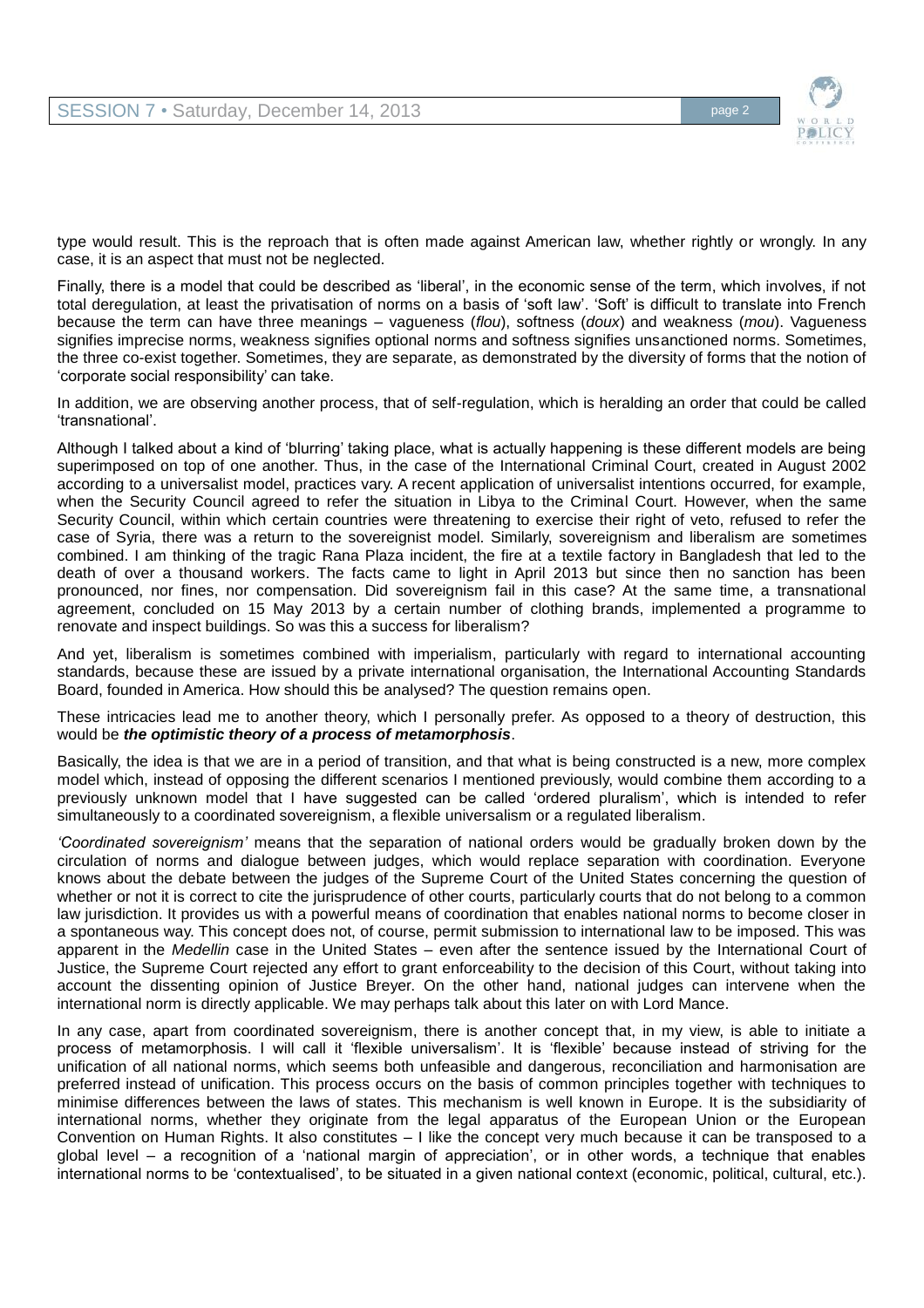

In addition to this contextualisation in space, there is another form that takes place in time. We have, within the European Union, the notion of space at different speeds. The European norm can be integrated at different speeds. Examples are the European Schengen zone, the euro zone and the opt-out clause. It is true that on a global scale these techniques are more rare but there are some examples. For example, in the application of the OECD convention in the fight against international corruption, there appeared the notion of 'functional equivalence', which allows the same goal to be attained, namely, to fight against corruption, but by different means. And in the Statute of the International Criminal Court is inscribed what is known as the 'principle of complementarity', which in practice functions as a principle of subsidiarity – the Court is only competent if the States do not want to act themselves or are unable to do so.

Another technique should be mentioned which is often criticised. I think that it is criticised because it is not used properly but in and of itself it seems to be very useful. It is the notion of 'common but differentiated responsibilities'. It involves a sort of national margin that enables international norms to be contextualised within a particular space and time. This is what is practiced by the World Trade Organisation, which differentiates between three different speeds at which a market is opened up, depending on whether the given country is rich, an emerging economy or a poor country. This is also the procedure followed by the Kyoto Protocol for climate change, which introduces two speeds. Two speeds are undoubtedly insufficient on a global scale, where the world would thus be reduced to a binary opposition between industrialised countries and all the others. It would be necessary to introduce more nuances in order to account for diverse national contexts for at the present time there is still resistance because these first efforts to tone down the supranational nature of international norms are not adequate.

Flexibility is called for all the more because even in Europe, and within the highly respected domain of human rights, a certain number of countries have felt compelled to refer to the principle of subsidiarity as in the case of the Brighton Declaration of 2012 on the future of the European Convention.

It is *a fortiori* the same on an international level. Thus, the International Criminal Court was contested, not only by the countries that did not ratify the Convention, but also by African countries that had actually ratified it. There is also resistance to the World Trade Organisation – negotiations were recently concluded in Bali at the end of 2013, a simple *a minima* agreement, i.e. it does not concern industry, services, social rights, the environment or the manipulation of currency rates. In reality, all the Marrakesh agreements would have to be renegotiated, and we know how difficult that is. It is the same with climate change – several conferences attempted redistribute obligations between the various industrialised countries and the non-industrialised ones for the so-called 'post-Kyoto' period. However, in reality, the Warsaw Summit of 2013 has only postponed the issue to the Paris Summit in 2015. It may not take 200 years but there still remains a long way left to go.

This results in the interesting third concept – 'regulated liberalism' – which involves the introduction of shared responsibility among all global participants. It is undoubtedly necessary to accept a sort of combination between soft law and hard law, in the sense that one can give rise to the other. In the same way, self-regulation can give rise to regulation. In Bangladesh, after the Rana Plaza catastrophe, the agreement signed in May was followed by a proposed European directive and a proposed French law. Thus, there was a step from a 'vague' and 'weak' law to a 'hard' law. That said, it is not enough to enact precise and obligatory norms. The main problem remains that of effectiveness, particularly the effectiveness of sanctions, which requires a competent judge. In the case of transnational companies, there is no competent international jurisdiction as I mentioned previously. Even the International Criminal Court is not competent in matters concerning juridical persons. Thus, traditional territorial competence is not very effective because domestically countries generally have few means with which to pursue corporate misconduct. Apart from the national competence of the country of origin, the solution could be to foster extraterritorial competence as can be observed in the efforts of Europe as well as the United States. This is the wellknown renaissance, if I may call it that, of the Alien Tort Act or Alien Tort Statute. I use the term 'renaissance' because this text dates back to 1789, it is not a recent invention. Rediscovered in the 1980s, this is an extraordinary text because it grants competence to American federal jurisdictions to pronounce civil sanctions, namely, punitive and dissuasive damages, in cases of violation of international law, or the law of nations, which is an extremely broad reference and specifically targets violations committed abroad by foreigners. In fact, it concerns the most serious violations of international law and human rights, including forced labour and the right to environment.

However, a serious stumbling block was recently erected in April 2013 by the Supreme Court of the United States in the *Kiobel* case. This case is highly significant because it concerns oil companies in Nigeria that were complicit in